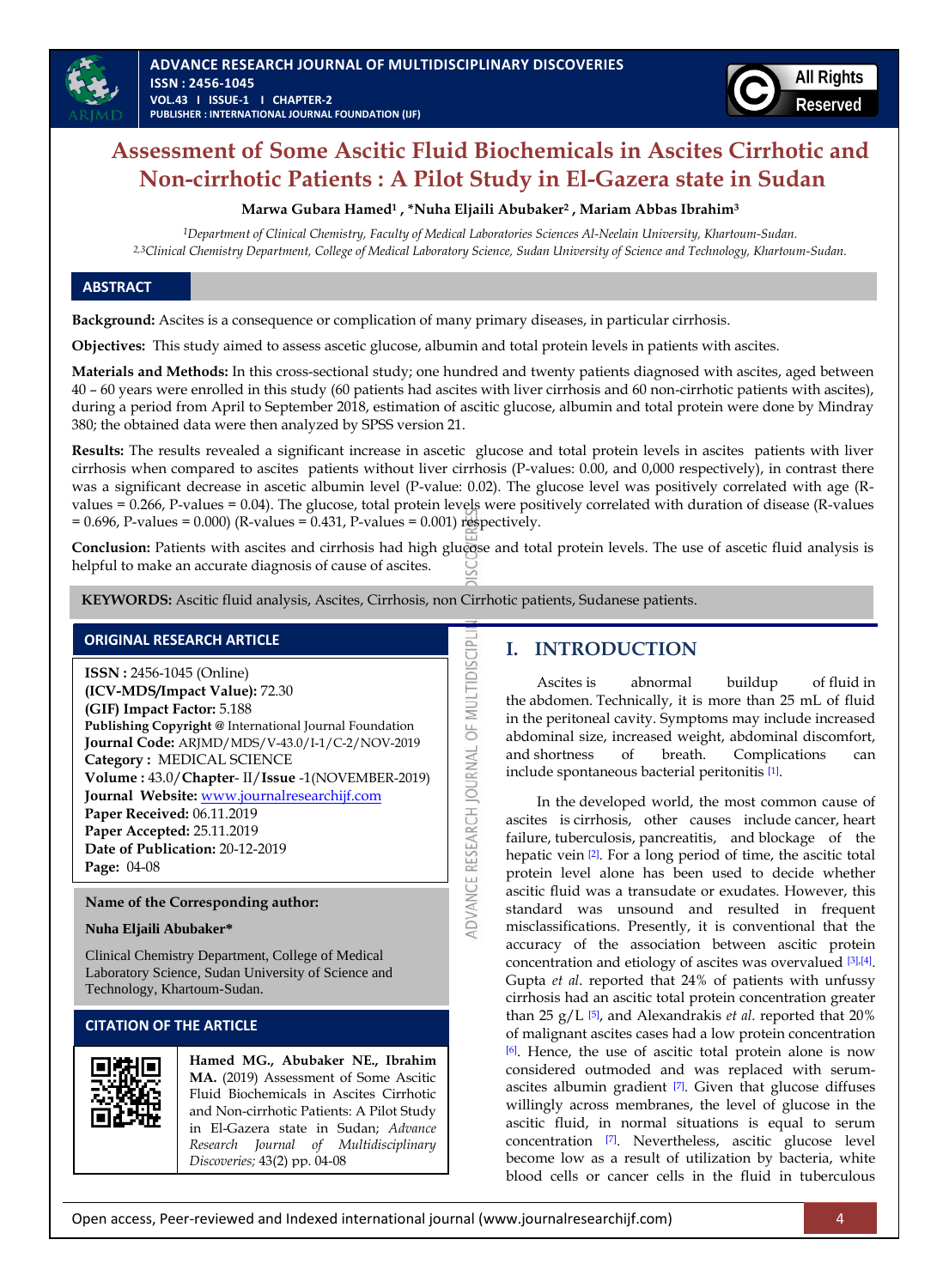#### ADVANCE RESEARCH JOURNAL OF MULTIDISCIPLINARY DISCOVERIES **ISSN : 2456-1045 (ONLINE)**

peritonitis, spontaneous bacterial peritonitis, and malignancy [\[7\],](#page-3-6)[\[8\]](#page-3-7). Mansour-Ghanaei et al., reported that ascitic glucose level is frequently lower than normal in tuberculous ascites, which makes it an indicator in differentiating tuberculosis from other diseases, such as cirrhosis [\[9\]](#page-3-8). According to reports, up to 60% of patients with compensated cirrhosis will develop ascites within 10 years of the disease route [\[10\],](#page-3-9)[\[11\]](#page-3-10) , following the progress of ascites, survival rate is only 50% at two to five years [\[11\]](#page-3-10). For that reason, differential diagnosis is vital for better management of cirrhosis, and ascitic fluid investigation plays an important role in this context.

## **II. MATERIALS AND METHODS**

This is a cross-sectional study conducted in Alhasahesa hospital, in El Gazera state - Sudan, from April to September 2018. The study was approved by the ethical committee of Medical Laboratory Science, Clinical Chemistry Department -Alneelain University. One hundred and twenty patients diagnosed with ascites, aged between 40 – 60 years were enrolled in this study, 60 patients of them had ascites with liver cirrhosis (52 males and 8 females) and the rest were non-cirrhotic patients with ascites (50 males and 10 females). Patients with diabetes mellitus, alcoholic's, patients infected with the human immunodeficiency virus, patients with heart diseases and renal diseases all were excluded from the study.

After obtaining an informed consent from all participants, the demographic data was collected by using questionnaire, and 1ml of ascetic fluid were collected by abdominal paracentesis then fluoride oxalate was added to the samples. The ascetic fluid was then centrifuged at 3000 rpm for 10 minutes and the supernatant was separated for analysis. The levels of ascitic fluid glucose, albumin and total protein were measured by Mindray 380 auto-analyzer. Pathological and normal control sera were used to assure the accuracy and precision of results. The obtained data were then analyzed by using SPSS, version 21. Independent t-test was used to compare mean values in study groups. Pearson's correlation test was done to study the relationship between glucose, albumin total protein and age, p-value less than 0.05 was considered significant.

## **III. RESULTS**

In comparison with the ascites patients without liver cirrhosis, ascites patients with liver cirrhosis had significantly increased ascitic fluid glucose and total protein levels and a significant decrease in ascitic fluid albumin level (Table 1).

There was a positive correlation between ascitic fluid glucose level and age (Figure 1), while there were no correlation between ascitic fluid albumin or total protein and age (Figures 2,3). The ascitic fluid glucose and total protein levels were positively correlated with duration of disease while there was no correlation between ascitic fluid albumin level and duration (Figure 4,5 and 6).

**Table1**: Means comparison of ascetic fluid glucose, total protein and albumin in ascites patients with liver cirrhosis and ascites patients without liver cirrhosis.

| <b>Parameters</b>     | <b>Ascites with</b><br>liver cirrhosis<br>$(Mean \pm SD)$ | <b>Ascites</b><br>without liver<br>cirrhosis<br>$(Mean \pm SD)$ | P-value |
|-----------------------|-----------------------------------------------------------|-----------------------------------------------------------------|---------|
| Total<br>Protein g/dl | $3.34 \pm 0.32$                                           | $2.49 \pm 0.31$                                                 | 0.000   |
| Albumin<br>g/dl       | $1.21 \pm 0.21$                                           | $1.38 \pm 0.34$                                                 | 0.002   |
| Glucose<br>mg/dl      | $83.83 \pm 14.88$                                         | $56.73 \pm 11.67$                                               | 0.000   |

*Results expressed as Mean ±SD and significant differences considered as p-value < 0.05.*

**Figure 1:** Correlation between Ascitic fluid glucose level



*P-value* <0.05 consider as significant.

and age

DISC

**IDISCIPLINARY** 

5

**JAWRICUR** 

ADVANCE RESEARCH

**Figure 2:** Correlation between ascitic fluid total protein level and age



*P-value* <0.05 consider as significant.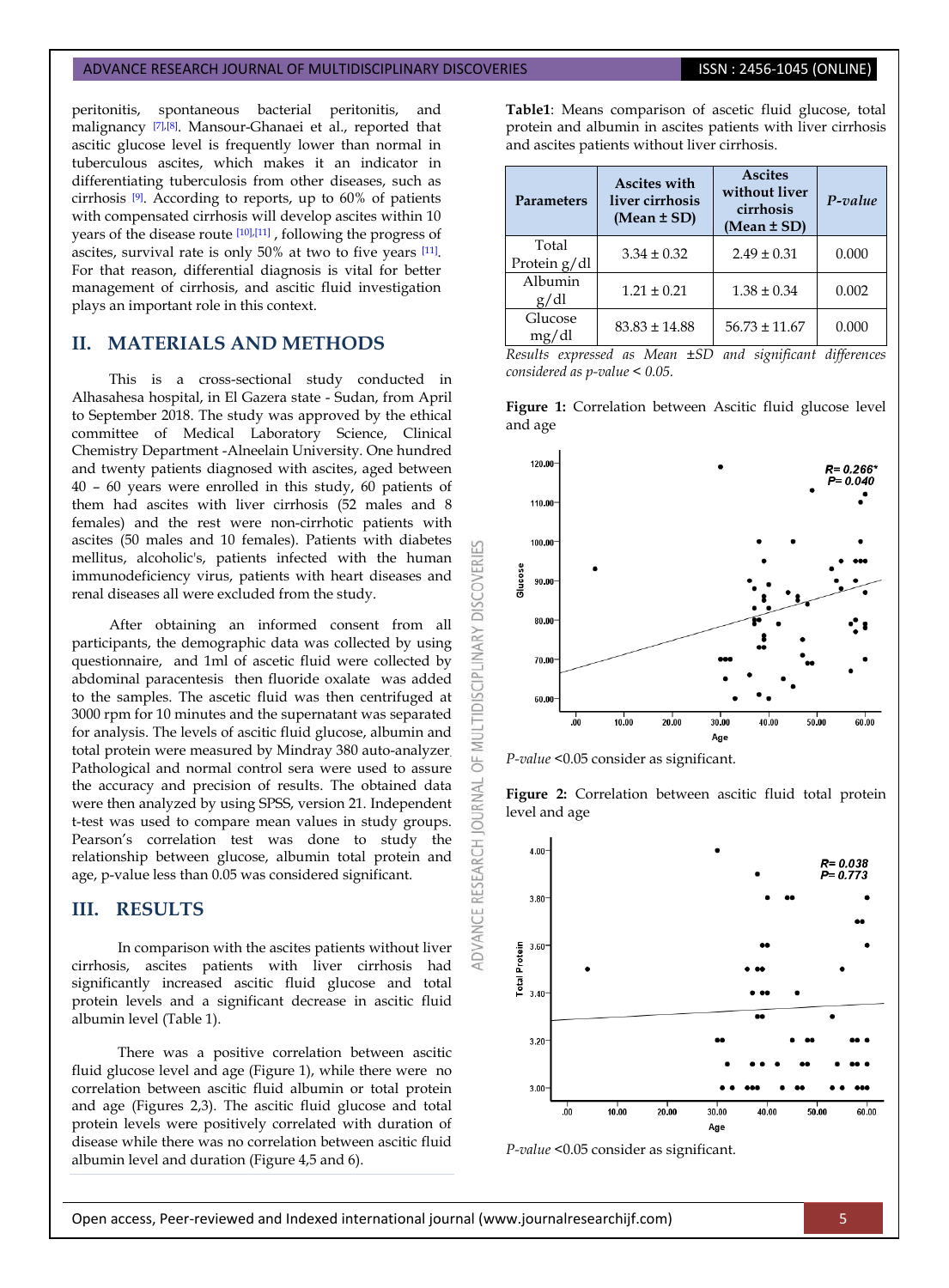**Figure 3:** Correlation between ascitic fluid albumin level and age



*P-value <0.05 consider as significant.*

**Figure 4:** Correlation between ascitic fluid glucose level and duration of disease



*P-value < 0.05 consider as significant.*

**Figure 5:** Correlation between ascitic fluid total protein level and duration of disease







*P-value < 0.05 consider as significant.*

## **IV. DISCUSSION**

IES

OF MULTIDISCIPLINARY DISCOVERI

**JOURNAL** 

The development of ascites is associated with a poor prognosis, with a mortality of 15% at one-year and 44% at five years follow-up, respectively [\[12\]](#page-3-11) . In the current study, the levels of ascitic total protein in ascites patients with liver cirrhosis showed a significant increase, compared to ascitic total protein level in ascites patients without liver cirrhosis. The result of this study was similar to another result carried out by Sampliner and Iber [\[13\]](#page-3-12) , which reported that 12% of unselected patients with chronic liver disease had an ascitic fluid protein >30 g/L. A similar proportion (17%) was reported by Boyer *et al.*, and moreover, in 12% the ascitic fluid protein concentration was ≥40 g/L  $[14]$ . The reports suggested that there may be a leakage of protein rich fluid into the peritoneal cavity by the inflamed peritoneum and this could be the good explanation of increased protein levels [\[15\]](#page-3-14). On the other hand, the result of the current study disagreed with a previous study done by Alexandrakis *et al*., which found that, protein concentration decreased in 20% of ascites cases [\[6\]](#page-3-5). Also the result disagreed with another result which reported that, the patients with ascites liver cirrhosis had lower fluid total protein concentrations due to the dilution effect from water and salt retention [\[16\],](#page-3-15) [\[17\]](#page-3-16) .

Results of this study showed significant increase in serum glucose level in patients with ascites with liver cirrhosis compared to ascites patients without liver. This result agreed with another result done by Nishida *etal*., which showed that, elevated ascitic glucose level has been reported in 15% to 30% of patients with liver cirrhosis [\[18\],](#page-3-17)  in contrast to several studies which confirmed that, there was significant decreased in glucose level in ascites patients with liver cirrhosis and this might have occurred due to consumption of glucose concentration by bacteria in those patients [\[9\],](#page-3-8)[\[19\],](#page-3-18) [\[20\]](#page-4-0) .

Result of the present study illustrated that, there was significant decrease in ascitic albumin level in ascitis patients with liver cirrhosis compared to that in ascites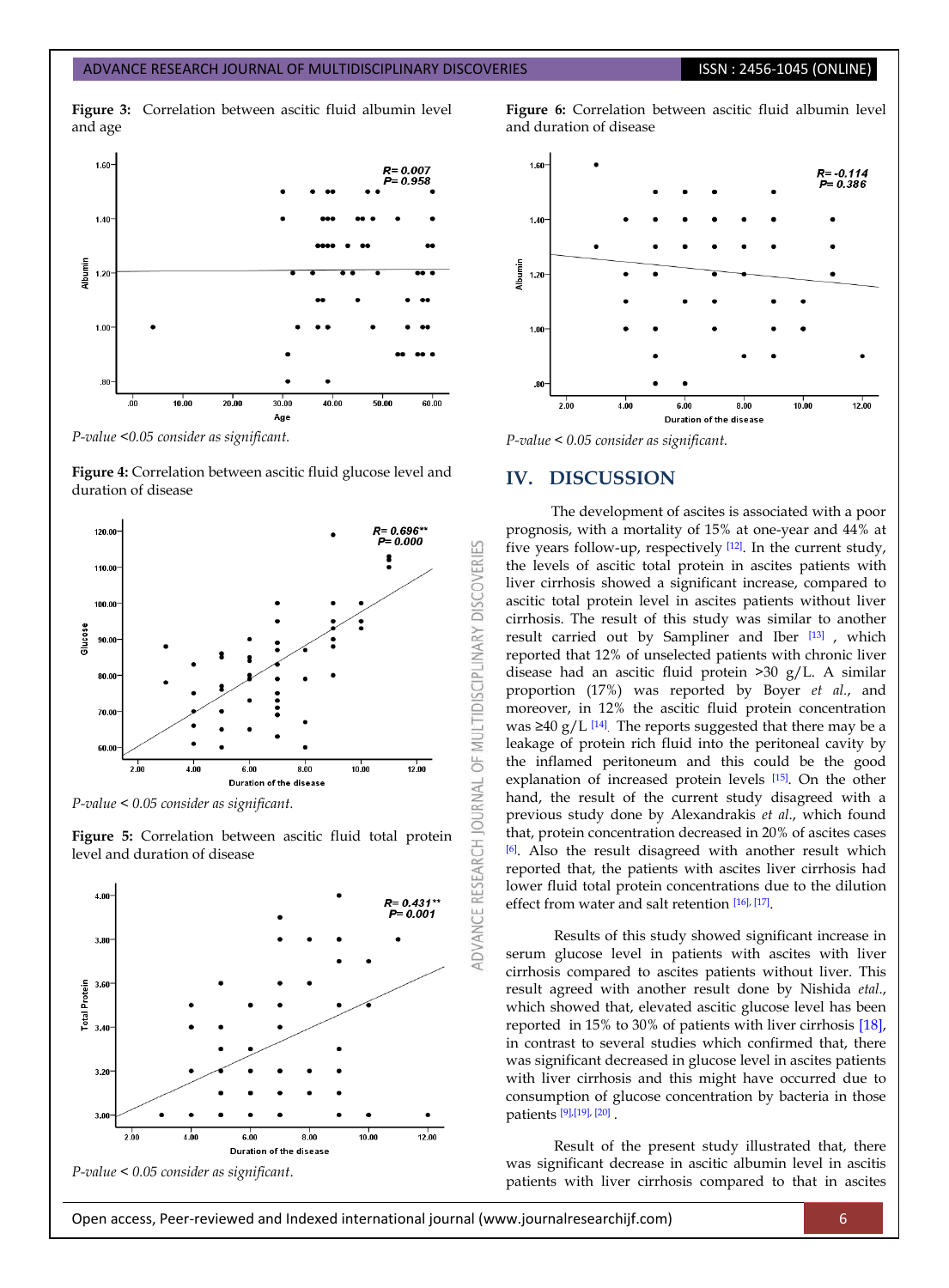#### ADVANCE RESEARCH JOURNAL OF MULTIDISCIPLINARY DISCOVERIES **ISSN : 2456-1045 (ONLINE)**

patients without liver cirrhosis. This result in agreement with previous studies results and to what reported by Alves de *etal*., that patients with cirrhosis have impaired hepatocellular function and reduced albumin synthesis, which can reach a 60-80% reduction in advanced cirrhosis [\[21\],](#page-4-1) [\[22\],](#page-4-2) [\[23\]](#page-4-3) .

The current study results showed a positive correlation between ascitic fluid glucose level and age. This result is in parallel to another previous result [\[24\]](#page-4-4). On the other hand there were no correlation between ascitic fluid albumin or total protein and age which comes on line to what reported in one previous study  $[25]$ . The glucose and total protein levels in ascitic fluid were positively correlated with duration of disease, these due to long period of liver dysfunction and hormonal concentration disturbance like insulin and glucagon are associated with increased levels of ascetic glucose and total protein levels, while there was no correlation between albumin level and duration of disease which agreed to previous reports [\[26\].](#page-4-6)

## **V. CONCLUSIONS**

Ascites patients with liver cirrhosis had elevated ascetic fluid glucose and total protein levels and lowering in ascetic fluid albumin level when compared to ascites patients without liver cirrhosis. Ascetic fluid biochemical analysis may be more sensitive to formative the cause of ascites and more valuable in follow-up of cirrhotic ascetic patients for early detection of complication.

**DISCOVERI** 

MULTIDISCIPLINARY

 $\overline{5}$ 

JOURNAL

RESEARCH

**DVANCE** 

## **VI. REFERENCES**

- <span id="page-3-0"></span>[1] **Senousy, B.E ., Dragnov, P.V.** Evaluation and management of patients with refractory ascites. World J Gastroenterol 2009;15:67–80.
- <span id="page-3-1"></span>[2] **Tarn, A.C., Lapworth, R.** Biochemical analysis of ascitic (peritoneal) fluid: what should we measure? Ann Clin Biochem 2010;47:397–407.
- <span id="page-3-2"></span>[3] **Tarn AC, Lapworth R.** Biochemical analysis of ascitic (peritoneal) fluid: what should we measure? Ann Clin Biochem. 2010;47:397–407.
- <span id="page-3-3"></span>[4] **Rissona JR, Macovei I, Loock M, Paquette B, Martin M, Delabrousse E.** Cirrhotic and malignant ascites: differential CT diagnosis. Diagn Interv Imaging. 2012;93:365–370.
- <span id="page-3-4"></span>[5] **Gupta R, Misra SP, Dwivedi M, Misra V, Kumar S, Gupta SC.** Diagnosing ascites: value of ascitic fluid total protein, albumin, cholesterol, their ratios, serum-ascites albumin and cholesterol gradient. J Gastroenterol Hepatol. 1995;10:295–299.
- <span id="page-3-5"></span>[6] **Alexandrakis MG, Moschandrea JA, Koulocheri SA, Kouroumalis E, Eliopoulos GD.** Discrimination between malignant and nonmalignant ascites using serum and ascitic fluid proteins in a multivariate analysis model. Dig Dis Sci. 2000;45:500–508.
- <span id="page-3-6"></span>[7] **Lin-Lin Huang, Harry Hua-Xiang Xia, Sen-Lin Zhu.** Ascitic Fluid Analysis in the Differential Diagnosis of Ascites: Focus on Cirrhotic Ascites. J Clin Transl Hepatol. 2014 Mar; 2(1): 58–64.
- <span id="page-3-7"></span>[8] Lee HH, Carlson RW, Bull DM. Early diagnosis of spontaneous bacterial peritonitis: value of ascitic fluid variables. Infection. 1987;15:232–236.
- <span id="page-3-8"></span>[9] **Mansour-Ghanaei F, Shafaghi A, Bagherzadeh AH,**  Fallah MS. Low gradient ascites: a seven year course review. World J Gastroenterol. 2005;11:2337–2339.
- <span id="page-3-9"></span>[10] **European Association for the Study of the liver.** EASL clinical practice guidelines on the management of ascites, spontaneous bacterial peritonitis, and hepatorenal syndrome in cirrhosis. J Hepatol. 2010;53:397–417.
- <span id="page-3-10"></span>[11] **Singhal S, Baikati KK, Jabbour II, Anand S.** Management of refractory ascites. Am J Ther. 2012;19:121–132.
- <span id="page-3-11"></span>[12] **Boige ,V., Castera, L., de Roux, N., Ganne-Carrie, N., Ducot, B., Pelletier, G., Beaugrand, M., Buffet, C.** Lack of association between HFE gene mutations and hepatocellular carcinoma in patients with cirrhosis. Gut. 2003;52:1178-81.
- <span id="page-3-12"></span>[13] **Sampliner, R.E**, Iber, F.L. High protein ascites in patients with uncomplicated hepatic cirrhosis. Am J Med Sci 1974;267:275–9
- <span id="page-3-13"></span>[14] **Boyer, T.D , Kahn, A.M , Reynolds, T.B .** Diagnostic value of ascitic fluid lactic dehydrogenase, protein and WBC levels. Arch Intern Med 1978;138:1103–5
- <span id="page-3-14"></span>[15] **Rita,S.** Ascites : Diagnosis and Management Journal of Indian Academy of Clinical Medicine .2010 ;5(1):81-89.
- <span id="page-3-15"></span>[16] **Runyon, B.A .** Management of adult patients with ascites due to cirrhosis AASLD Practice Guideline. Hepatology 2004;39:1–16.
- <span id="page-3-16"></span>[17] **John, S., Thuluvath,** P.J..Hyponatremia in cirrhosis: pathophysiology and management. World J Gastroenterol. 2015; 21: 3197-3205.
- <span id="page-3-17"></span>[18] **Nishida, T., Tsuji, S., Tsujii, M., Arimitsu, S., Haruna, Y., Imano, E., Suzuki, M., Kanda, T., Kawano, S., Hiramatsu, N., Hayashi, N and Hori, M.** Oral glucose tolerance test predicts prognosis of patients with liver cirrhosis. Am J Gastroenterol. 2006;101(1):70–75
- <span id="page-3-18"></span>[19] **Bala , L., Sharma, A., Yellapa, R.K., Roy, R., Choudhuri, G., Khetrapal, C.L.,** spectroscopy of ascitic fluid: discrimination between malignant and benign ascites and comparison of the results with conventional methods. NMR Biomed 2008;21:606– 614.

Open access, Peer-reviewed and Indexed international journal (www.journalresearchijf.com) 7